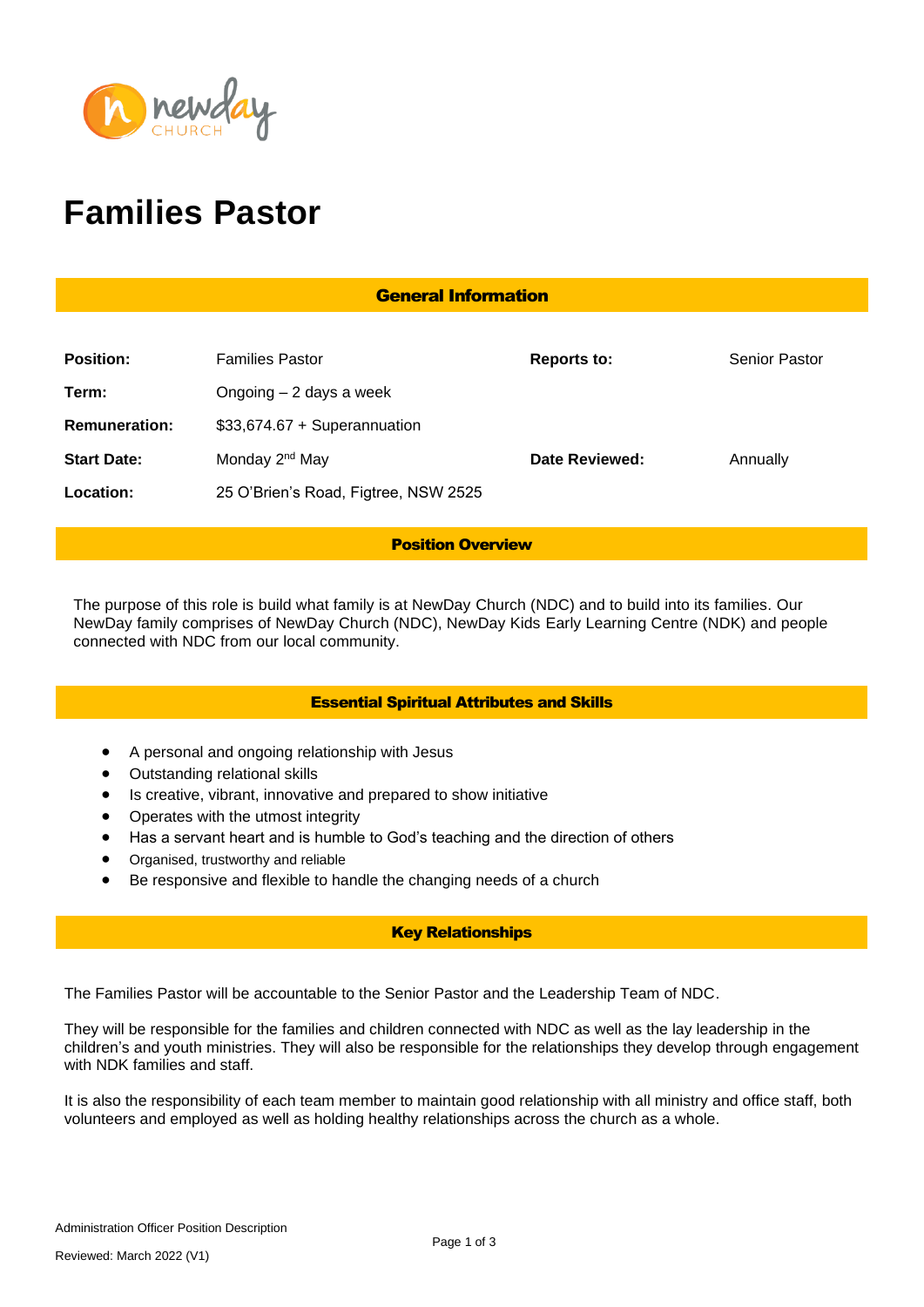#### Key Responsibilities and Expectations

Our Families Pastor will be responsible for:

- Supporting and championing our church values, stated as 'Christ's Family Serving Others'
- Building the value of 'family' throughout the life of NDC
- Implementing children's ministry throughout our church
- Providing oversight to the youth leadership team and the implementation of their ministry
- Coming alongside parents to support and empower the discipleship of their children
- Upholding and implementing all NDC policies and procedures, including Safe Church guidelines, across their ministries
- Leading the development of new and existing children's leaders
- Contributing to engagement with families connect with NDK
- Being part of church life as beyond your ministry areas, including but not exclusive to events and prayer meetings where able.
- Alongside the Senior Pastor, being intentional in their own spiritual and leadership development including taking part in opportunities through Fresh Hope
- Meeting with the Senior Pastor weekly as well as being part of a ministry review yearly
- To be available to serve as needed, within reason, as required by the Senior Pastor or Leadership Team

## Key Result Areas

- 1. Contributing to Christ's Family Serving Others
- 2. Personal spiritual growth
- 3. Developing and maintaining fruitful relationships
- 4. Seeing families and children engage with Jesus and His Church
- 5. Building and growing healthy ministries

# Key Selection Criteria

- **KSC 1** Profess the same beliefs as stated at: http://www.newdaychurch.com.au/what-we-believe/
- **KSC 2** Builds healthy relationships with a broad range of people
- **KSC 3** Is passionate to see children and families grow in their relationship with God
- **KSC 4** Has had previous experience in ministry to children and in a church context
- **KSC 5** Demonstrates the ability to build, grow and train leadership teams
- **KSC 6** Holds good standing in their current church community
- **KSC 7** Someone who has undergone studies relating to children, families and/or ministry (or is willing to) and can produce a current Working With Children Check and Police Check as part of this interviewing process